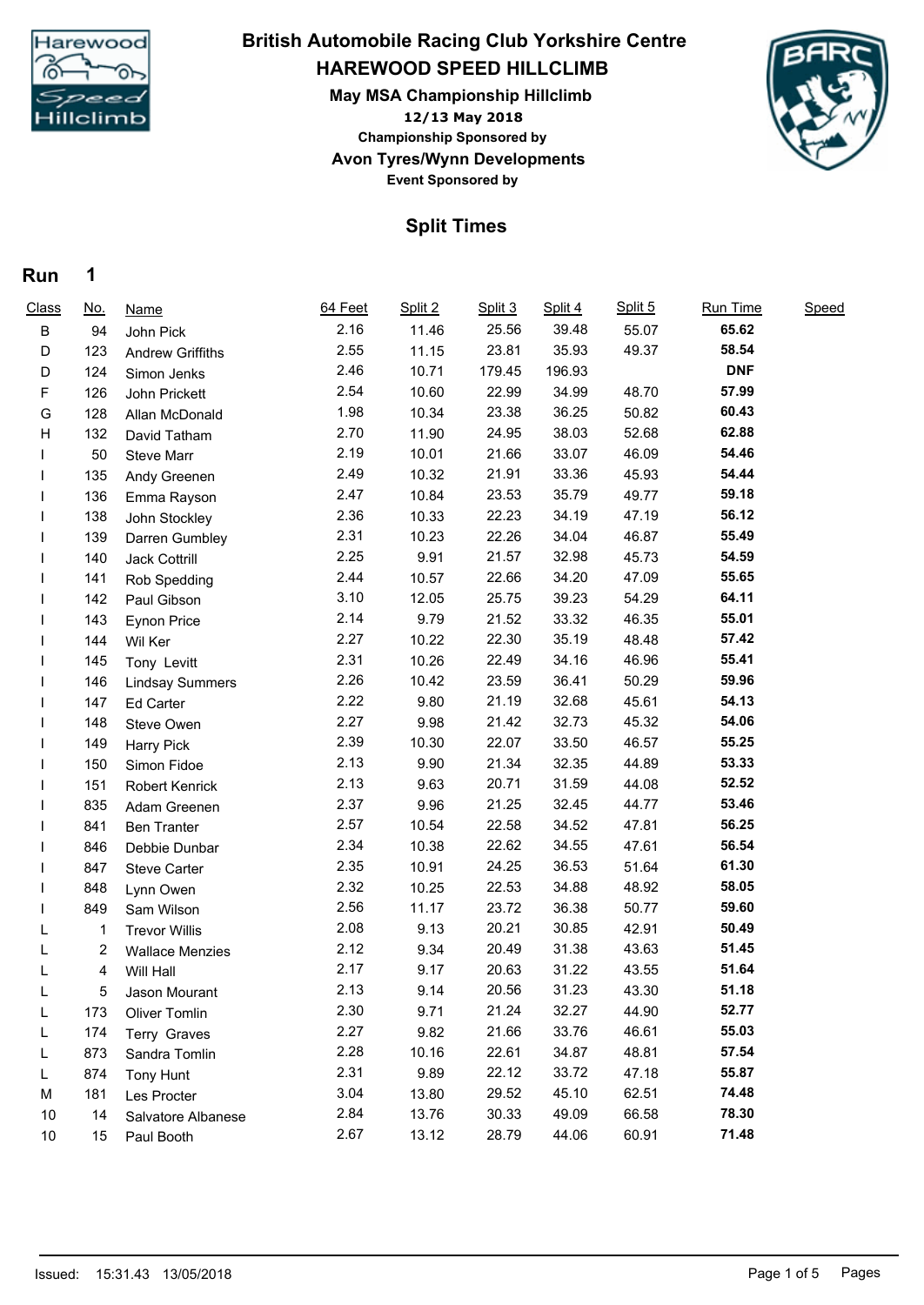| 10             | 17  | Lorraine Hitchman         | 2.75 | 12.87 | 27.77 | 43.44 | 60.37 | 71.47 |
|----------------|-----|---------------------------|------|-------|-------|-------|-------|-------|
| 10             | 18  | Peter Rogerson            | 2.44 | 13.43 | 29.97 | 46.38 | 65.11 | 77.81 |
| 10             | 19  | John Swift                | 2.68 | 13.13 | 28.91 | 44.14 | 61.47 | 73.37 |
| 10             | 20  | Brian Jackson             | 2.86 | 13.06 | 28.83 | 44.17 | 60.84 | 71.73 |
| 10             | 21  | Anthony Attwood           | 2.85 | 13.76 | 31.06 | 47.71 | 65.47 | 77.19 |
| 10             | 22  | Jon Goodwin               | 2.69 | 13.54 | 30.40 | 46.25 | 63.92 | 75.61 |
| 10             | 23  | Pauline Goodwin           | 2.58 | 13.30 | 29.66 | 45.86 | 63.82 | 75.81 |
| 10             | 24  | Mark Wibberley            | 2.79 | 13.35 | 28.97 | 44.24 | 61.25 | 72.24 |
| 10             | 26  | Philip Whitehead          | 2.76 | 12.70 | 27.54 | 42.08 | 58.05 | 68.92 |
| 10             | 27  | David Snelson             | 2.56 | 12.07 | 26.62 | 40.91 | 57.03 | 67.41 |
| 10             | 717 | Chris Hitchman            | 2.74 | 12.93 | 28.29 | 43.01 | 59.71 | 70.63 |
| 10             | 721 | Iwan Attwood              | 2.74 | 14.04 | 30.77 | 47.33 | 65.29 | 78.00 |
| 26             | 30  | <b>Richard Derrick</b>    | 2.96 | 13.20 | 28.56 | 43.95 | 61.15 | 73.26 |
| 26             | 33  | Mark Teale                | 3.11 | 13.14 | 27.90 | 42.54 | 58.89 | 70.60 |
| 26             | 71  |                           | 2.82 | 13.36 | 28.80 | 43.66 | 60.54 | 72.05 |
| 26             | 85  | Simon Howarth             | 2.12 | 11.20 | 25.04 | 38.36 | 53.36 | 63.66 |
|                |     | Richard Archbould         | 2.50 | 12.72 | 27.99 | 42.89 | 59.28 | 70.34 |
| 26             | 103 | David Leach               | 2.57 |       | 26.68 | 41.10 |       | 68.07 |
| 26             | 104 | Chris Brooks              | 2.37 | 12.39 |       |       | 57.25 | 59.85 |
| 26             | 121 | <b>Bob Bellerby</b>       |      | 10.77 | 23.69 | 36.29 | 50.62 |       |
| 26             | 176 | Jane Corner               | 3.91 | 17.03 | 35.21 | 53.46 | 74.28 | 89.17 |
| 26             | 177 | <b>Trevor Corner</b>      | 2.76 | 14.77 | 33.23 | 51.07 | 70.77 | 85.12 |
| 26             | 180 | Jim Johnstone             | 2.78 | 12.87 | 27.51 | 41.96 | 58.54 | 69.46 |
| A <sub>1</sub> | 66  | <b>Richard Brant</b>      | 2.83 | 12.91 | 27.45 | 41.97 | 58.08 | 69.02 |
| A <sub>1</sub> | 67  | Ronald King               | 2.91 | 13.07 | 27.84 | 43.28 | 60.38 | 71.94 |
| A <sub>1</sub> | 68  | James Kerr                | 3.01 | 12.71 | 36.15 | 54.56 | 72.77 | 86.12 |
| A <sub>1</sub> | 767 | Tom Poole                 | 2.71 | 13.40 | 28.46 | 44.04 | 61.09 | 72.72 |
| A <sub>2</sub> | 88  | Thomas Robinson           | 2.74 | 12.90 | 27.51 | 42.47 | 58.96 | 70.08 |
| A <sub>2</sub> | 89  | Peter Herbert             | 2.46 | 12.49 | 27.31 | 42.36 | 58.72 | 69.65 |
| A <sub>2</sub> | 90  | Justin Andrews            | 2.11 | 11.10 | 25.71 | 39.82 | 55.23 | 65.47 |
| A2             | 91  | Stephen Moore             | 2.34 | 11.29 | 25.12 | 38.97 | 53.96 | 64.15 |
| C <sub>1</sub> | 97  | Gavin Neate               | 2.60 | 12.16 | 25.98 | 39.76 | 55.12 | 65.53 |
| C <sub>1</sub> | 98  | Andrew Russell            | 2.25 | 12.01 | 26.29 | 40.44 | 56.00 | 66.64 |
| C <sub>2</sub> | 110 | Sarah Bosworth            | 2.29 | 11.07 | 24.22 | 36.94 | 51.35 | 61.00 |
| C <sub>3</sub> | 114 | Jonathan Williamson       | 2.09 | 11.35 | 25.16 | 39.02 | 54.44 | 64.93 |
| C <sub>3</sub> | 115 | <b>Richard Hargreaves</b> | 2.59 | 11.37 | 24.71 | 37.93 | 52.52 | 62.34 |
| C <sub>3</sub> | 116 | Steven Darley             | 2.23 | 10.73 | 23.77 | 37.02 | 51.82 | 61.38 |
| C <sub>3</sub> | 814 | Laura Wardle              | 2.16 | 12.16 | 27.22 | 41.91 | 58.48 | 70.35 |
| J1             | 153 | Simon Andrews             | 2.46 | 12.15 | 26.09 | 40.19 | 55.81 | 66.81 |
| J1             | 707 | <b>Richard Summers</b>    | 2.43 | 11.72 | 25.40 | 39.09 | 54.36 | 64.74 |
| J <sub>1</sub> | 853 | <b>Bernard Kevill</b>     | 2.49 | 12.09 | 25.96 | 40.00 | 55.67 | 66.52 |
| J2             | 156 | Andy Bougourd             | 2.27 | 9.79  | 21.89 | 33.45 | 46.52 | 55.14 |
| J2             | 158 | David Warburton           | 2.69 | 10.44 | 21.95 | 33.55 | 46.97 | 55.77 |
| J2             | 159 | John Mackenzie            | 2.35 | 10.13 | 22.32 | 33.97 | 47.35 | 56.19 |
| J2             |     |                           | 2.23 | 10.62 | 23.17 | 35.43 | 49.01 | 58.12 |
|                | 160 | Olivia Cooper             | 2.17 |       |       |       | 44.66 | 52.81 |
| J2             | 161 | Leslie Mutch              |      | 9.66  | 21.34 | 32.16 |       |       |
| J2             | 858 | Allan Warburton           | 2.49 | 10.57 | 23.18 | 35.14 | 48.60 | 57.41 |
| J2             | 860 | Liam Cooper               | 2.31 | 10.69 | 23.77 | 36.60 | 50.19 | 59.78 |
| K1             | 162 | John Cottrill             | 2.33 | 10.85 | 24.32 | 37.67 | 52.27 | F/R   |
| K1             | 163 | Gary Stephens             | 2.39 | 11.21 | 23.50 | 36.45 | 49.88 | 58.94 |
| K1             | 164 | Andrew Henson             | 2.37 | 10.30 | 22.44 | 33.87 | 46.82 | 55.36 |
| K1             | 165 | George Bleasdale          | 2.24 | 10.13 | 23.41 | 36.10 | 50.26 | 59.95 |
| K1             | 166 | <b>Terry Davis</b>        | 2.40 | 10.61 | 23.38 | 36.28 | 50.03 | 59.42 |
| K <sub>1</sub> | 167 | Tim Elmer                 | 2.34 | 10.12 | 22.92 | 34.85 | 48.11 | 56.80 |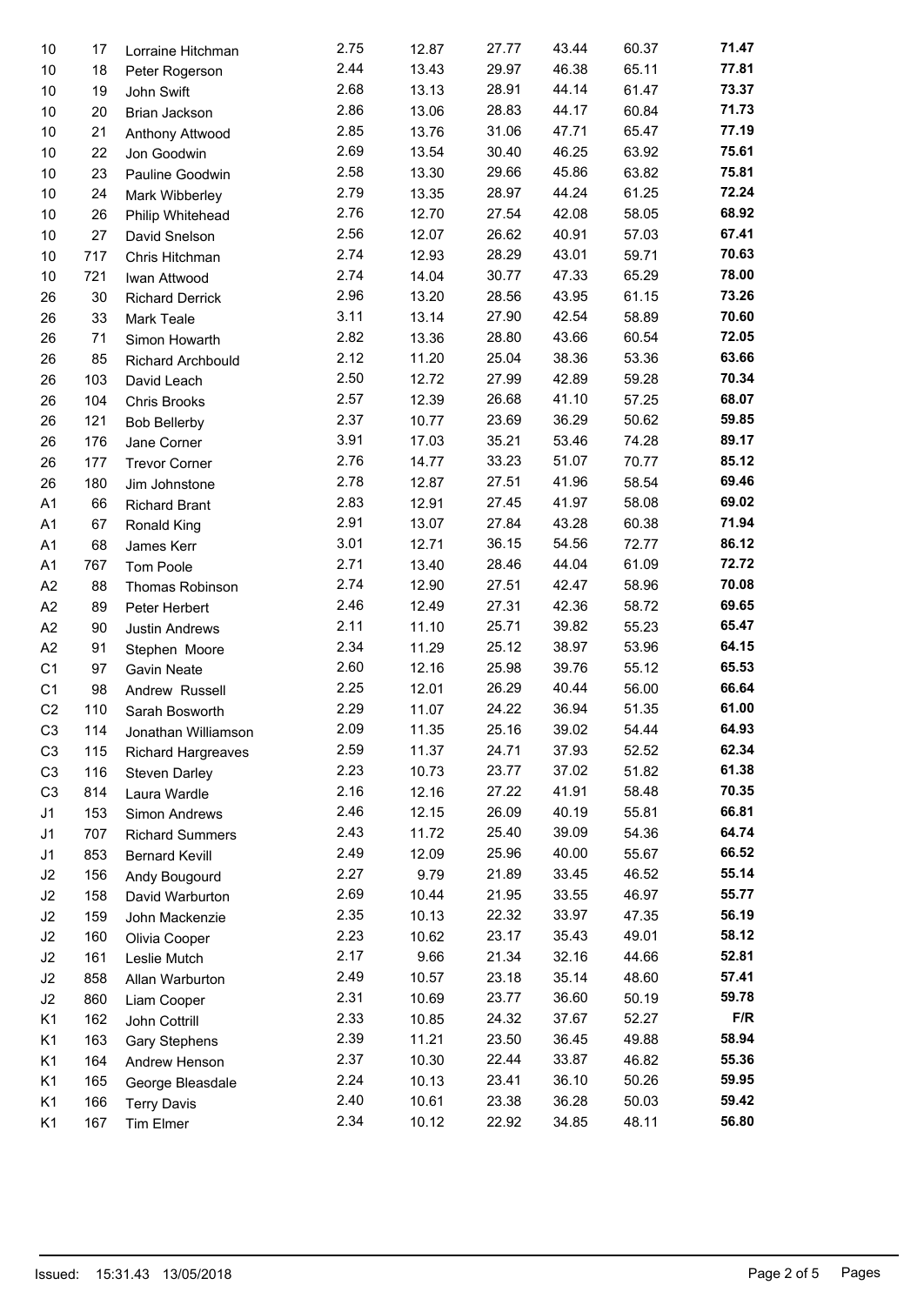| K <sub>1</sub> | 864 | Nicola Dearden     | 2.42 | 12.02 | 26.77       | 41.68   | 58.67 | 70.43      |
|----------------|-----|--------------------|------|-------|-------------|---------|-------|------------|
| K1             | 866 | Tricia Davis       | 2.50 | 10.54 | 23.15       | - 35.31 | 48.99 | <b>DNF</b> |
| K2             |     | 3 Richard Spedding | 2.15 | 9.45  | 20.72 31.73 |         | 43.95 | 52.18      |
| K <sub>2</sub> | 170 | <b>Paul Haimes</b> | 2.43 | 10.02 | 21.45       | 32.34   | 44.79 | 52.74      |

## **Run 2**

| <b>Class</b> | <u>No.</u> | <u>Name</u>             | 64 Feet | Split 2 | Split 3 | Split 4 | Split 5 | Run Time   | Speed |
|--------------|------------|-------------------------|---------|---------|---------|---------|---------|------------|-------|
| B            | 94         | John Pick               | 2.22    | 11.44   | 25.74   | 39.92   | 55.73   | 66.38      |       |
| D            | 123        | <b>Andrew Griffiths</b> | 2.50    | 10.92   | 23.37   | 35.62   | 49.31   | 58.43      |       |
| D            | 124        | Simon Jenks             | 2.39    | 10.78   | 23.67   | 36.02   | 49.51   | 58.83      |       |
| F            | 126        | John Prickett           | 2.68    | 11.30   | 23.83   | 35.81   | 49.30   | 58.68      |       |
| G            | 128        | Allan McDonald          | 2.15    | 10.49   | 23.38   | 36.59   | 50.77   | 59.73      |       |
| H            | 132        | David Tatham            | 2.37    | 11.28   | 24.23   | 37.21   | 51.84   | 62.00      |       |
|              | 50         | Steve Marr              | 2.13    | 10.02   | 22.06   | 33.51   | 46.33   | 54.85      |       |
|              | 135        | Andy Greenen            | 2.30    | 9.93    | 21.49   | 33.19   | 46.05   | 54.70      |       |
|              | 136        | Emma Rayson             | 2.75    | 11.14   | 23.88   | 35.99   |         | 58.56      |       |
|              | 138        | John Stockley           | 2.35    | 10.31   | 22.22   | 34.14   | 47.27   | 56.23      |       |
|              | 139        | Darren Gumbley          | 2.08    | 9.78    | 21.60   | 33.11   | 45.73   | 54.23      |       |
|              | 140        | Jack Cottrill           | 2.20    | 9.83    | 21.45   | 32.95   | 45.90   | 54.64      |       |
|              | 142        | Paul Gibson             | 2.37    | 11.13   | 24.54   | 37.62   | 52.05   | 61.72      |       |
|              | 143        | <b>Eynon Price</b>      | 2.06    | 9.84    | 21.86   | 33.28   | 46.28   | 54.90      |       |
|              | 145        | Tony Levitt             | 2.21    | 10.09   | 22.45   | 34.16   | 47.42   | 56.24      |       |
|              | 148        | Steve Owen              | 2.24    | 9.81    | 21.30   | 32.72   | 45.52   | 54.16      |       |
|              | 149        | Harry Pick              | 2.32    | 10.22   | 21.98   | 33.46   | 46.57   | 55.33      |       |
|              | 150        | Simon Fidoe             | 2.07    | 9.55    | 21.12   | 32.40   | 45.07   | 53.51      |       |
|              | 835        | Adam Greenen            | 2.23    | 9.93    | 21.30   | 32.45   | 44.77   | 53.28      |       |
|              | 846        | Debbie Dunbar           | 2.14    | 9.91    | 21.83   |         |         | <b>DNF</b> |       |
|              | 847        | <b>Steve Carter</b>     | 2.33    | 10.49   | 23.52   | 35.90   | 49.92   | 59.15      |       |
|              | 848        | Lynn Owen               | 2.22    | 10.10   | 21.96   | 33.89   | 47.29   | 56.21      |       |
|              | 849        | Sam Wilson              | 2.38    | 10.67   | 23.37   | 35.40   | 49.78   | 59.16      |       |
| L            | 1          | <b>Trevor Willis</b>    | 2.03    | 9.04    | 20.29   | 31.14   | 43.45   | 51.42      |       |
| L            | 2          | <b>Wallace Menzies</b>  | 2.12    | 9.28    | 20.34   | 31.14   | 43.25   | 51.02      |       |
| L            | 4          | Will Hall               | 2.08    | 8.96    | 20.31   | 31.00   | 43.48   | 51.26      |       |
| L            | 5          | Jason Mourant           | 2.04    | 8.95    | 20.11   | 30.72   | 42.96   | 50.89      |       |
| L            | 174        | Terry Graves            | 2.15    | 9.76    | 21.63   | 33.28   | 46.61   | 54.85      |       |
| L            | 873        | Sandra Tomlin           | 2.27    | 10.16   | 22.52   | 34.56   | 47.90   | 56.65      |       |
| L            | 874        | Tony Hunt               | 2.18    | 9.64    | 21.64   | 32.97   | 46.04   | 54.19      |       |
| M            | 181        | Les Procter             | 2.98    | 13.29   | 28.67   | 43.78   | 60.94   | 72.64      |       |
|              |            |                         |         |         |         |         |         |            |       |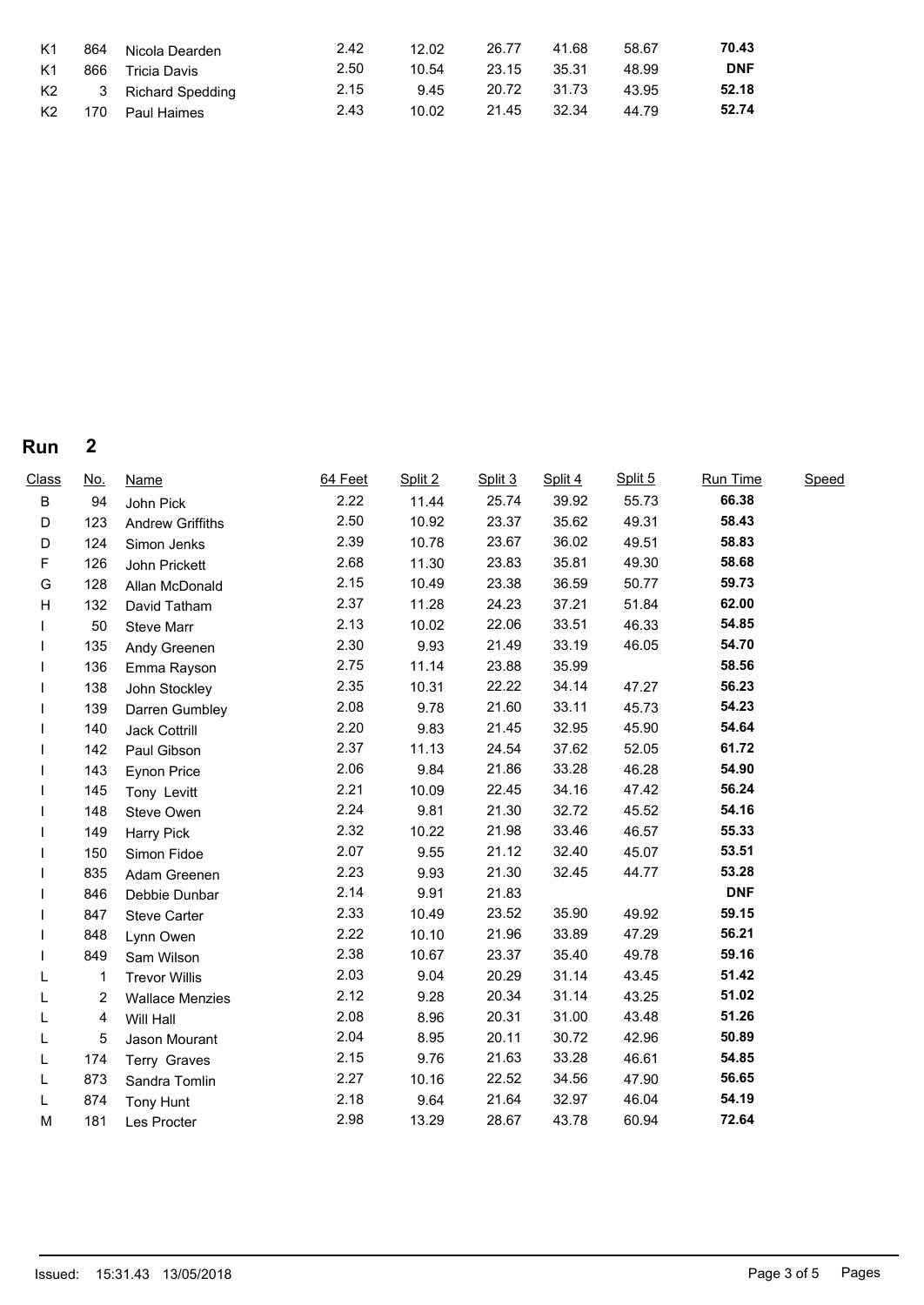| 10             | 15  | Paul Booth                | 2.89 | 13.14 | 28.63 | 43.78 | 60.63 | 71.57 |
|----------------|-----|---------------------------|------|-------|-------|-------|-------|-------|
| 10             | 17  | Lorraine Hitchman         | 3.06 | 13.16 | 28.20 | 44.41 | 63.68 | 75.39 |
| 10             | 18  | Peter Rogerson            | 2.64 | 14.01 | 31.09 | 47.93 | 66.33 | 78.77 |
| 10             | 19  | John Swift                | 2.67 | 13.26 | 29.07 | 44.57 | 62.28 | 74.52 |
| 10             | 20  | Brian Jackson             | 3.28 | 14.03 | 29.58 | 44.22 | 60.65 | 71.32 |
| 10             | 21  | Anthony Attwood           | 2.77 | 13.56 | 29.61 | 45.69 | 63.18 | 75.16 |
| 10             | 22  | Jon Goodwin               | 2.61 | 13.59 | 29.76 | 46.47 | 64.27 | 76.19 |
| 10             | 23  | Pauline Goodwin           | 2.58 | 13.40 | 30.10 | 45.94 | 63.60 | 75.79 |
| 10             | 24  | Mark Wibberley            | 2.71 | 12.99 | 28.45 | 43.44 | 60.51 | 71.56 |
| 10             | 26  | Philip Whitehead          | 2.65 | 12.42 | 27.04 | 41.69 | 58.11 | 68.94 |
| 10             | 27  | David Snelson             | 2.57 | 12.26 | 26.93 | 41.48 | 57.84 | 68.66 |
| 10             | 717 | Chris Hitchman            | 2.94 | 12.65 | 27.41 | 41.90 | 58.19 | 68.76 |
| 10             | 721 | Iwan Attwood              | 2.74 | 13.83 | 30.12 | 46.10 | 63.40 | 75.22 |
| 26             | 30  | <b>Richard Derrick</b>    | 3.03 | 13.70 | 29.02 | 44.07 | 60.99 | 72.36 |
| 26             | 33  | Mark Teale                | 2.84 | 13.13 | 28.22 | 42.91 | 59.64 | 71.09 |
| 26             | 71  | Simon Howarth             | 2.81 | 13.33 | 29.38 | 44.45 | 61.29 | 72.63 |
| 26             | 85  | Richard Archbould         | 2.35 | 11.47 | 25.05 | 39.05 | 54.06 | 64.61 |
| 26             | 103 | David Leach               | 2.49 | 12.57 | 27.53 | 42.04 | 58.40 | 69.42 |
| 26             | 104 | Chris Brooks              | 2.70 | 12.47 | 26.84 | 41.30 | 57.17 | 67.89 |
| 26             | 121 | <b>Bob Bellerby</b>       | 2.48 | 10.82 | 23.94 | 36.37 | 50.27 | 59.55 |
| 26             | 176 | Jane Corner               | 4.10 | 17.27 | 35.41 | 53.55 | 74.41 | 89.22 |
| 26             | 177 | <b>Trevor Corner</b>      | 2.76 | 15.33 | 34.70 | 52.52 | 72.12 | 86.54 |
| 26             | 180 | Jim Johnstone             | 2.77 | 12.87 | 27.90 | 42.31 | 58.93 | 70.25 |
| A1             | 66  | <b>Richard Brant</b>      | 2.70 | 12.48 | 27.04 | 41.46 | 57.55 | 68.59 |
| A <sub>1</sub> | 67  | Ronald King               | 3.14 | 13.25 | 27.99 | 42.85 | 59.36 | 71.74 |
| A <sub>1</sub> | 68  | James Kerr                | 2.88 | 12.53 | 26.69 | 40.54 | 56.23 | 66.94 |
| A <sub>1</sub> | 767 | Tom Poole                 | 2.61 | 13.00 | 28.02 | 43.07 | 60.39 | 71.88 |
| A <sub>2</sub> | 88  | Thomas Robinson           | 2.72 | 12.70 | 27.19 | 42.52 | 59.18 | 70.32 |
| A <sub>2</sub> | 89  | Peter Herbert             | 2.44 | 12.65 | 27.43 | 41.93 | 58.32 | 69.56 |
| A2             | 90  | Justin Andrews            | 2.22 | 11.39 | 25.22 | 38.93 | 54.24 | 64.84 |
| A <sub>2</sub> | 91  | Stephen Moore             | 2.13 | 11.01 | 25.11 | 38.70 | 53.82 | 63.92 |
| C <sub>1</sub> | 97  | Gavin Neate               | 2.61 | 11.87 | 25.10 | 38.64 | 54.33 | 64.68 |
| C <sub>1</sub> | 98  | Andrew Russell            | 2.24 | 11.93 | 26.00 | 39.99 | 55.47 | 66.36 |
| C <sub>2</sub> | 110 | Sarah Bosworth            | 2.25 | 10.98 | 24.08 | 36.73 | 51.13 | 60.71 |
| C <sub>3</sub> | 114 | Jonathan Williamson       | 2.05 | 11.22 | 25.39 | 39.15 | 54.38 | 64.80 |
| C <sub>3</sub> | 115 | <b>Richard Hargreaves</b> | 2.60 | 11.43 | 24.83 | 38.03 | 52.74 | 62.83 |
| C <sub>3</sub> | 116 | Steven Darley             | 2.20 | 10.62 | 23.75 | 36.66 | 51.59 | 60.91 |
| C <sub>3</sub> | 814 | Laura Wardle              | 2.12 | 11.80 | 26.30 | 40.53 | 56.78 | 67.98 |
| J1             | 153 | Simon Andrews             | 2.44 | 11.96 | 25.78 | 39.77 | 55.20 | 66.11 |
| J <sub>1</sub> | 707 | <b>Richard Summers</b>    | 2.38 | 11.61 | 25.42 | 39.01 | 54.24 | 64.90 |
| J1             | 853 | <b>Bernard Kevill</b>     | 2.44 | 12.07 | 26.06 | 40.10 | 55.69 | 66.73 |
| J2             | 156 | Andy Bougourd             | 2.20 | 9.92  | 21.91 | 33.48 | 46.47 | 55.20 |
| J2             | 159 | John Mackenzie            | 2.28 | 10.15 | 22.05 | 33.73 | 47.19 | 55.63 |
| J2             | 160 | Olivia Cooper             | 2.16 | 10.26 | 22.67 | 34.67 | 48.21 | 57.25 |
| J2             | 161 | Leslie Mutch              | 2.07 | 9.36  | 20.89 | 31.51 | 43.59 | 51.74 |
| J2             | 860 | Liam Cooper               | 2.35 | 10.55 | 23.33 | 35.94 | 49.70 | 59.01 |
| K1             | 162 | John Cottrill             | 2.23 | 10.67 | 24.10 | 37.10 | 51.85 | 61.68 |
| K1             | 163 | Gary Stephens             | 2.29 | 10.64 | 23.11 | 35.59 | 49.12 | 58.26 |
| K1             | 165 | George Bleasdale          | 2.14 | 10.40 | 24.08 | 36.99 | 51.32 | 61.07 |
| K <sub>1</sub> | 166 | <b>Terry Davis</b>        | 2.24 | 10.26 | 22.83 | 35.15 | 48.56 | 57.80 |
| K1             | 167 | <b>Tim Elmer</b>          | 2.22 | 9.76  | 22.31 | 34.07 | 47.31 | 56.04 |
| K1             | 866 | <b>Tricia Davis</b>       | 2.34 | 10.25 | 22.91 | 34.92 | 49.42 | 59.10 |
| K <sub>2</sub> | 3   | <b>Richard Spedding</b>   | 2.08 | 9.27  | 20.63 | 31.41 | 43.24 | 51.01 |
|                |     |                           |      |       |       |       |       |       |